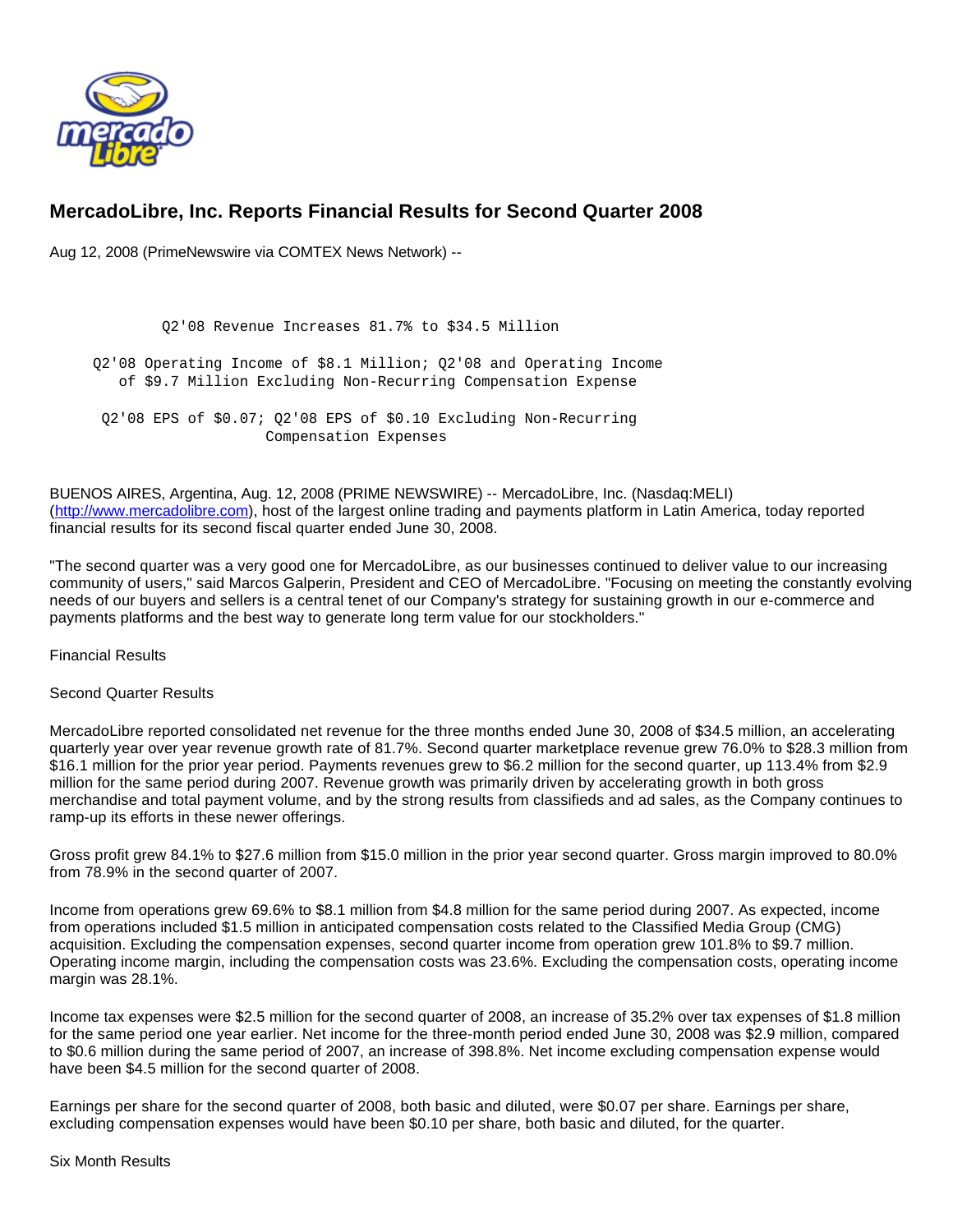Revenue for the six months ended June 30, 2008 increased 78.7% to \$63.3 million compared with \$35.4 million for the prior year period. Gross profit increased 80.3% to \$50.4 million from \$27.9 million from the prior year period, representing a gross profit margin of 79.6% for first half of fiscal 2008.

Income from operations increased 88.1% to \$14.7 million from \$7.8 million for the six months ended June 30, 2008.

Net income for the six months ended June 30, 2008 was \$5.0 million, compared to \$1.6 million for the prior year period, an increase of 216.4%.

#### Key Performance Metrics

Following are highlights on certain key performance metrics for the second quarter ended June 30, 2008.

Registered Users -- New confirmed registered users for the three month period ended June 30, 2008 were 1.6 million, generating a cumulative confirmed registered user base of 28.1 million users as of June 30, 2008, an increase of 30.5% over the 21.6 million users registered as of June 30, 2007.

Transaction volume -- Gross merchandise volume was \$515.5 million for the second quarter of 2008, a 50.3% growth from gross merchandise volume of \$343.0 for the same period during 2007. MercadoLibre totaled 5.1 million successful items during the second quarter of 2008, 21.1% more than the 4.2 million successful items sold during the same quarter of 2007. Total payment volume was \$66.8 million during the three-month period ending June 30, 2008, a growth of 115.6% over total payment volume of \$31.0 million for the same period of 2007.

"We are proud of the work our teams have carried out so far this year, and look forward to the second half of 2008 as we continue to focus on delivering a world class trading experience for our community of users," said Mr. Galperin.

### Conference Call and Webcast

MercadoLibre will host a conference call to discuss results for the quarter ending June 30, 2008 today at 4:30 p.m. Eastern Time. The conference call may be accessed by dialing 719-234-0008. A live webcast of the conference call can be accessed at the company's investor relations website at [http://investor.mercadolibre.com/.](http://investor.mercadolibre.com/) An archive will be available for one week following the conclusion of the conference call.

#### Definition of Selected Operational Metrics

New confirmed registered users -- Measure of the number of new users who have registered on the MercadoLibre marketplace and confirmed their registration.

Total confirmed registered users -- Measure of the cumulative number of users who have registered on the MercadoLibre marketplace and confirmed their registration.

Gross merchandise volume -- Measure of the total U.S. dollar sum of all transactions completed through the MercadoLibre marketplace, excluding motor vehicles, vessels, aircraft, real estate, and services.

Successful items -- Measure of the number of items that were sold/purchased through the MercadoLibre marketplace.

Total payment volume -- Measure of total U.S. dollar sum of all transactions paid for using MercadoPago.

Operating income margin -- Income from operations as a percentage of net revenues.

#### About MercadoLibre

MercadoLibre is the largest online trading platform in Latin America. We are market leaders in e-commerce in each of Argentina, Brazil, Chile, Colombia, Ecuador, Mexico, Peru, Uruguay and Venezuela, based on unique visitors and page views during 2006. Additionally, we have recently launched online trading platforms in Costa Rica, the Dominican Republic and Panama. With a market of over 550 million people and a region with one of the world's fastest-growing Internet penetration rates, we provide buyers and sellers a robust online trading environment that fosters the development of a large and growing e-commerce community. We offer a technological and commercial solution that addresses the distinctive cultural and geographic challenges of operating an online trading platform in Latin America.

#### Non-GAAP Financial Measures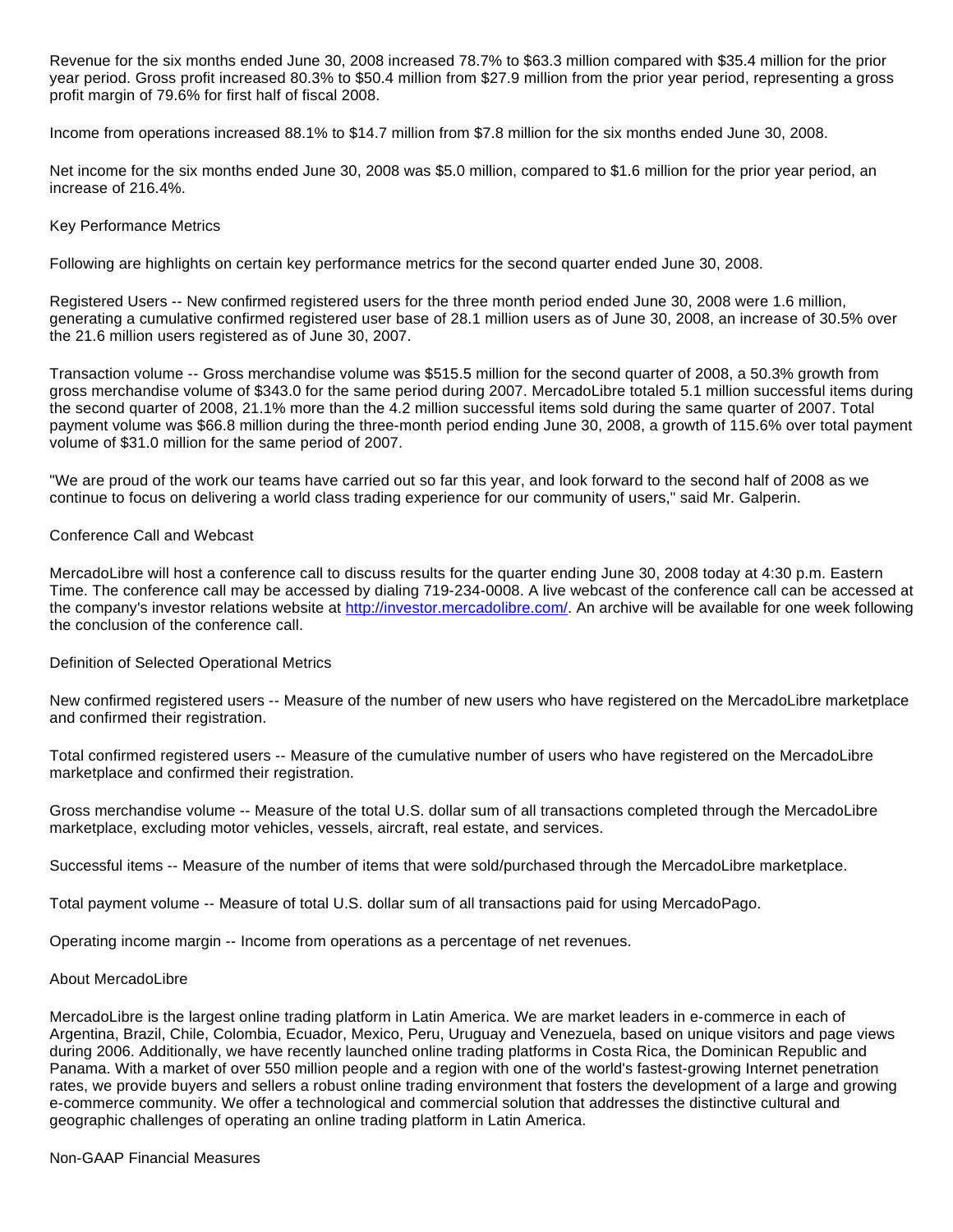This press release includes the following financial measures defined as "non-GAAP financial measures" by the Securities and Exchange Commission (SEC). See "Non GAAP Measures of Financial Performance" for more information about these measures.

### Forward-Looking Statements

Any statements contained in this press release that are not statements of historical fact, including statements about the company's beliefs and expectations, are forward-looking statements and should be evaluated as such. Such forward-looking statements reflect, among other things, the company's current expectations, plans, projections and strategies, anticipated financial results, future events and financial trends affecting the company's business, all of which are subject to known or unknown risk and uncertainties that may cause the company's actual results to differ materially from those expressed or implied by these forward-looking statements, including general market conditions, the failure of customary closing conditions, adverse changes in the company's markets and other risks disclosed in the company's filings with the Securities and Exchange Commission. Because of the risks, uncertainties and assumptions, investors should not place undue reliance on any forwardlooking statements.

|                                                              | June 30<br>2008<br>------------ | December 31<br>2007<br>----------      |
|--------------------------------------------------------------|---------------------------------|----------------------------------------|
| Assets                                                       | (Unaudited)                     | (Audited)                              |
| Current assets:                                              |                                 |                                        |
| Cash and cash equivalents                                    | \$17,674,256                    | \$15,677,407                           |
| Short-term investments                                       | 31,743,124                      | 52,300,007                             |
| Accounts receivable                                          | 3,507,800                       | 3, 211, 252                            |
| Funds receivable from customers                              | 36,094,640                      | 29,162,763                             |
| Prepaid expenses                                             | 841,083                         | 283,477                                |
| Deferred tax assets                                          | 3,775,170                       | 3, 445, 101                            |
| Other assets                                                 | 1,557,460<br>____________       | 894,163<br>_____________               |
| Total current assets<br>Non-current assets:                  | 95,193,533                      | 104,974,170                            |
| Long-term investments                                        | 2,244,276                       | 1,323,789                              |
| Property and equipment, net                                  | 5,676,382                       | 4, 143, 204                            |
| Goodwill and intangible assets, net                          | 43,893,181                      | 23, 428, 646                           |
| Deferred tax assets                                          | 33,406                          | 269,596                                |
| Other assets                                                 | 375,434                         | 353,395<br>__________                  |
| Total non-current assets                                     | 52,222,679                      | 29,518,630                             |
| Total assets                                                 |                                 | $$147,416,212 \t$134,492,800$          |
|                                                              |                                 | ==============================         |
| Liabilities and Shareholders' Equity<br>Current liabilities: |                                 |                                        |
| Accounts payable and accrued expenses \$                     | 12,903,962                      | \$9,278,138                            |
| Funds payable to customers                                   | 19,333,050                      | 16, 418, 177                           |
| Social security payable                                      | 4,241,352                       | 3,778,236                              |
| Taxes payable                                                | 4,025,173                       | 2,493,749                              |
| Loans payable                                                | 2,667,192                       | 9,713,227                              |
| Provisions                                                   | 93,623                          | 69,979                                 |
| Total current liabilities<br>Non-current liabilities:        | 43,264,352                      | 41,751,506                             |
| Loans payable                                                | 5,959                           |                                        |
| Deferred tax liabilities                                     | 1,967,766                       | $- -$                                  |
| Other liabilities                                            | 1,204,958                       | 1,068,155<br>_____________             |
| Total non-current liabilities                                | 3,178,683                       | 1,068,155                              |
| Total liabilities                                            |                                 | 46,443,035 42,819,661<br>------------- |
|                                                              |                                 |                                        |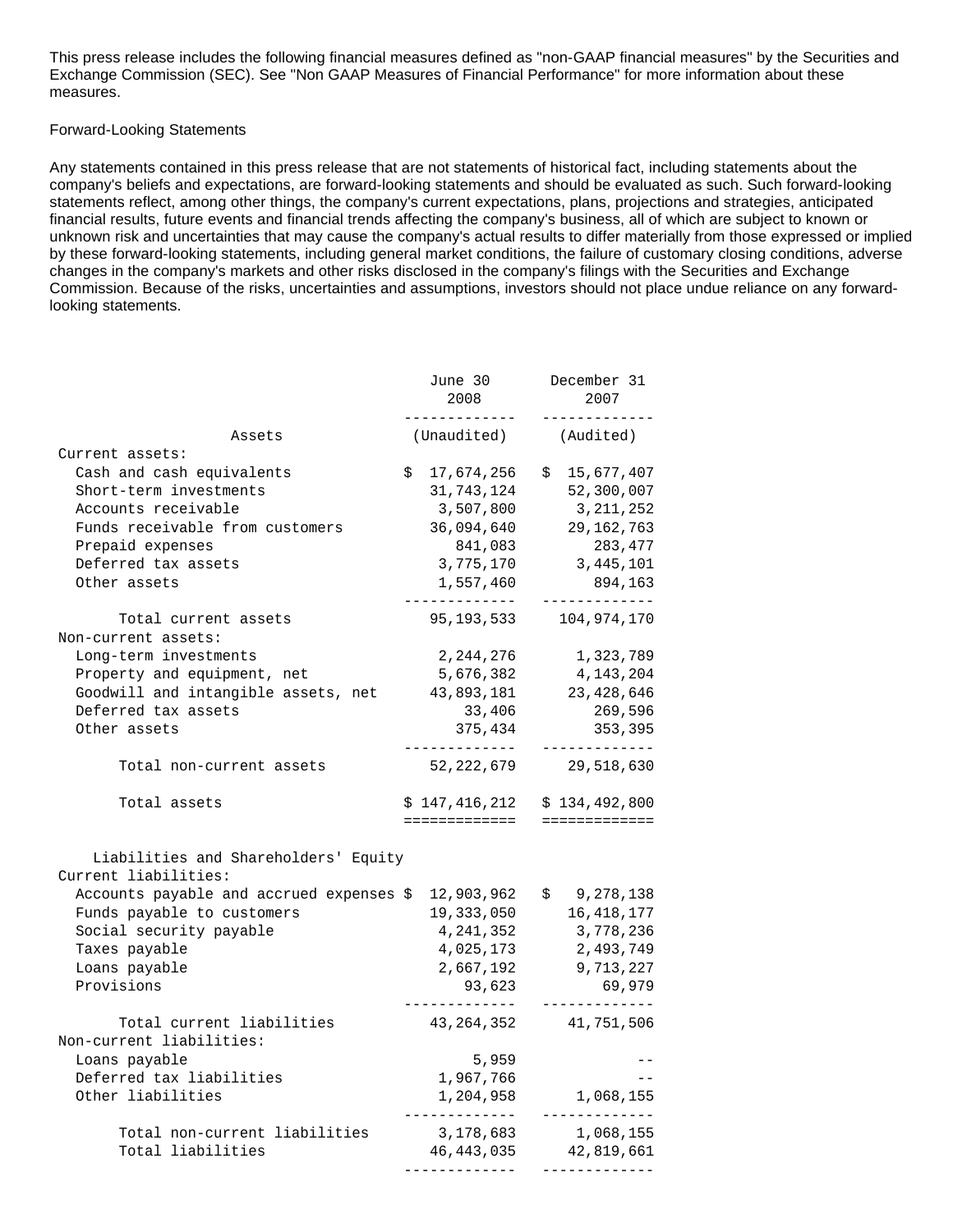| Commitments and contingencies                            |                                                                                                                                                                                                         |                                |                                                              |                                                            |
|----------------------------------------------------------|---------------------------------------------------------------------------------------------------------------------------------------------------------------------------------------------------------|--------------------------------|--------------------------------------------------------------|------------------------------------------------------------|
| Shareholders' equity:                                    |                                                                                                                                                                                                         |                                |                                                              |                                                            |
| 2007, respectively<br>Accumulated deficit                | Common stock, \$0,001 par value,<br>110,000,000 shares authorized,<br>44, 292, 273 and 44, 226, 563 shares<br>issued and outstanding at<br>June 30, 2008 and December 31,<br>Additional paid-in capital |                                | 44,292<br>122,001,703                                        | 44,227<br>121,890,138<br>$(29, 349, 145)$ $(34, 363, 917)$ |
| income                                                   | Accumulated other comprehensive                                                                                                                                                                         |                                | 8,276,327                                                    | 4,102,691                                                  |
|                                                          | Total shareholders' equity                                                                                                                                                                              |                                | --------------<br>100,973,177<br>. <u>.</u>                  | _____________<br>91,673,139<br>-----------                 |
|                                                          | Total liabilities and<br>shareholders' equity                                                                                                                                                           |                                | $$147,416,212 \t$134,492,800$<br>=============               | =============                                              |
|                                                          |                                                                                                                                                                                                         | Six Months Ended June 30       |                                                              | Three Months Ended June 30                                 |
|                                                          | -----------------------<br>2008                                                                                                                                                                         | 2007                           | 2008                                                         | 2007                                                       |
|                                                          |                                                                                                                                                                                                         | (Unaudited)                    | (Unaudited)                                                  | -------------                                              |
| Net revenues<br>Cost of net                              |                                                                                                                                                                                                         | \$63,312,238 \$35,432,625      |                                                              | $$34,471,508 \$18,973,288$                                 |
| revenues                                                 | ____________                                                                                                                                                                                            | (12,921,182) (7,487,262)       |                                                              | $(6, 901, 503)$ $(3, 999, 922)$                            |
| Gross profit 50,391,056 27,945,363 27,570,005 14,973,366 |                                                                                                                                                                                                         |                                |                                                              |                                                            |
| Operating<br>expenses:<br>Product and<br>technology      |                                                                                                                                                                                                         |                                |                                                              |                                                            |
| Sales and                                                |                                                                                                                                                                                                         |                                | development (3,473,893) (2,002,716) (1,730,780) (1,029,096)  |                                                            |
| General and<br>administra-                               |                                                                                                                                                                                                         |                                | marketing (19,480,049) (12,646,525) (10,265,389) (6,330,128) |                                                            |
| tive<br>Compensation<br>Cost related<br>to acquisi-      |                                                                                                                                                                                                         |                                | $(10,827,171)$ $(5,486,314)$ $(5,879,569)$ $(2,811,198)$     |                                                            |
|                                                          |                                                                                                                                                                                                         | ______________________________ | tions $(1,919,870)$ -- $(1,546,397)$                         |                                                            |
| Total operating                                          | ____________                                                                                                                                                                                            | ____________                   | expenses (35,700,983) (20,135,555) (19,422,135) (10,170,422) | _____________________________                              |
| Income from<br>operations                                | _ _ _ _ _ _ _ _ _ _ _ _ _                                                                                                                                                                               | ____________                   | 14,690,073 7,809,808 8,147,870 4,802,944<br>_____________    | ____________                                               |

Other income

(expenses):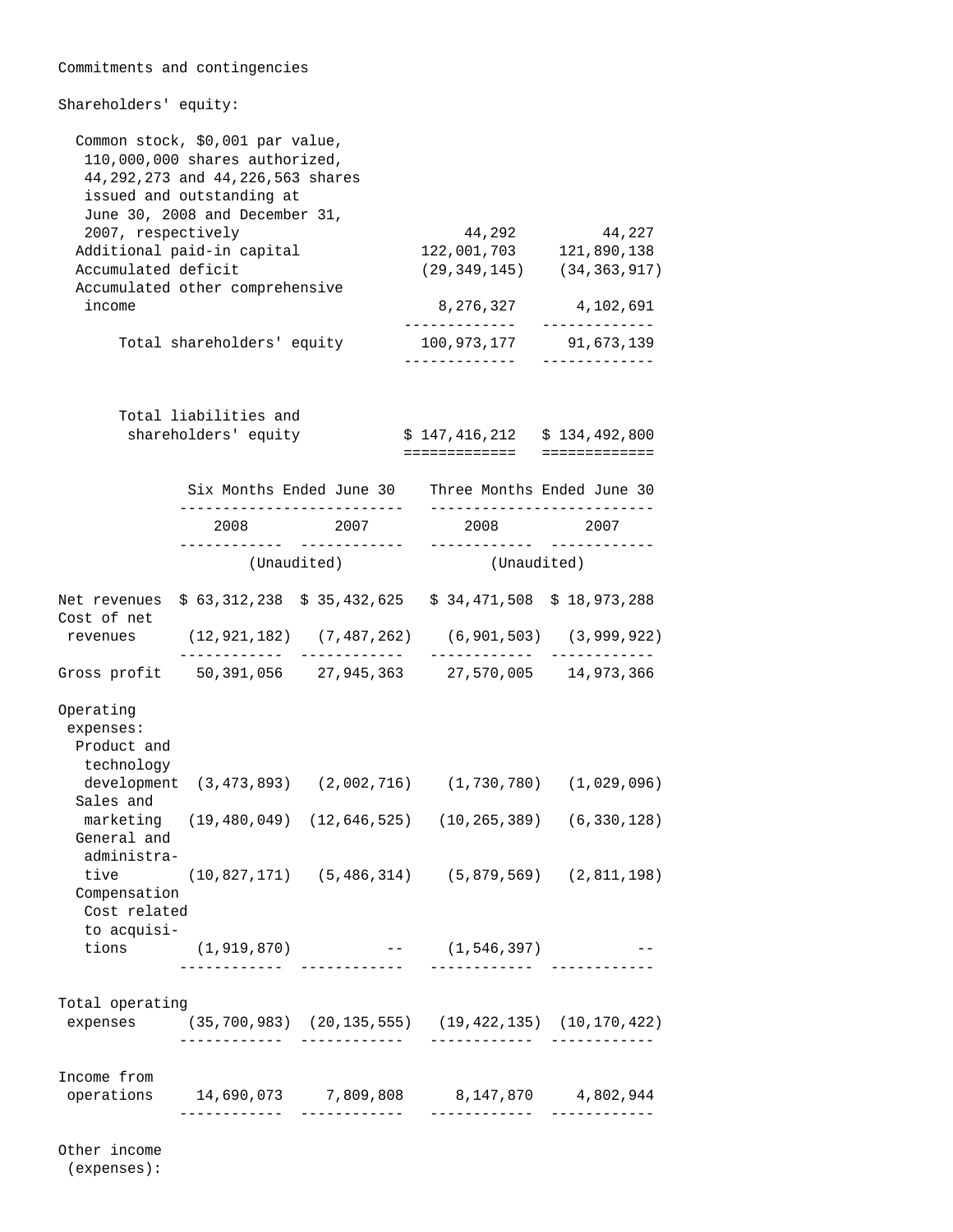| Interest<br>income<br>Interest ex-<br>pense and<br>other |                                        | 1,019,929 519,239                     | 270,576                                                         | 421,522                    |
|----------------------------------------------------------|----------------------------------------|---------------------------------------|-----------------------------------------------------------------|----------------------------|
| financial<br>Foreign<br>currency                         |                                        |                                       | charges (2,321,147) (987,644) (958,348) (451,783)               |                            |
| loss<br>Other ex-                                        |                                        |                                       | $(3,041,354)$ $(1,004,172)$ $(2,052,638)$ $(599,398)$           |                            |
|                                                          | _________                              | _____________                         | penses, net 2,285 (2,046,058) 2,285 (1,761,421)<br>____________ |                            |
| Net income<br>before income<br>/ asset tax               |                                        |                                       |                                                                 |                            |
|                                                          |                                        | ____________                          | expense 10,349,786 4,291,173 5,409,745 2,411,864                | ------------               |
| Income $/$ asset                                         |                                        |                                       |                                                                 |                            |
|                                                          |                                        |                                       | tax expense (5,335,014) (2,706,100) (2,462,650) (1,820,978)     | ------------               |
| Net income                                               |                                        | $$5,014,772 \ $1,585,073$             | $$2,947,095$ \$ 590,886<br>==========================           |                            |
| Accretion of<br>preferred<br>stock                       |                                        | $---(247, 439)$                       |                                                                 | $---$ (123,720)            |
| Net income<br>available to<br>common share-              |                                        | holders \$5,014,772 \$1,337,634       | \$2,947,095 \$467,166                                           | ------------               |
| Basic EPS<br>Basic net<br>income per<br>share            | \$                                     | $0.11 \quad $0.03$                    | $$0.07$ \$ 0.01                                                 |                            |
| Weighted<br>average                                      | ============                           | ============                          | ============                                                    | ============               |
| shares                                                   | 44,238,146<br>============             | 13,475,873<br>============            | 44,238,166<br>============                                      | 13,575,158<br>============ |
| Diluted EPS<br>Diluted net<br>income per<br>common       |                                        |                                       |                                                                 |                            |
| share                                                    | 0.11<br>Ş<br>========================= | \$0.03                                | \$0.07<br>============                                          | \$0.01<br>============     |
| Weighted<br>average                                      |                                        |                                       |                                                                 |                            |
| shares                                                   | ============                           | 44,367,846 13,986,707<br>============ | 44,369,317<br>============                                      | 13,987,128<br>============ |
|                                                          |                                        |                                       | Six Months Ended June 30                                        |                            |
|                                                          |                                        |                                       | 2008                                                            | 2007                       |
|                                                          |                                        |                                       | (Unaudited)                                                     |                            |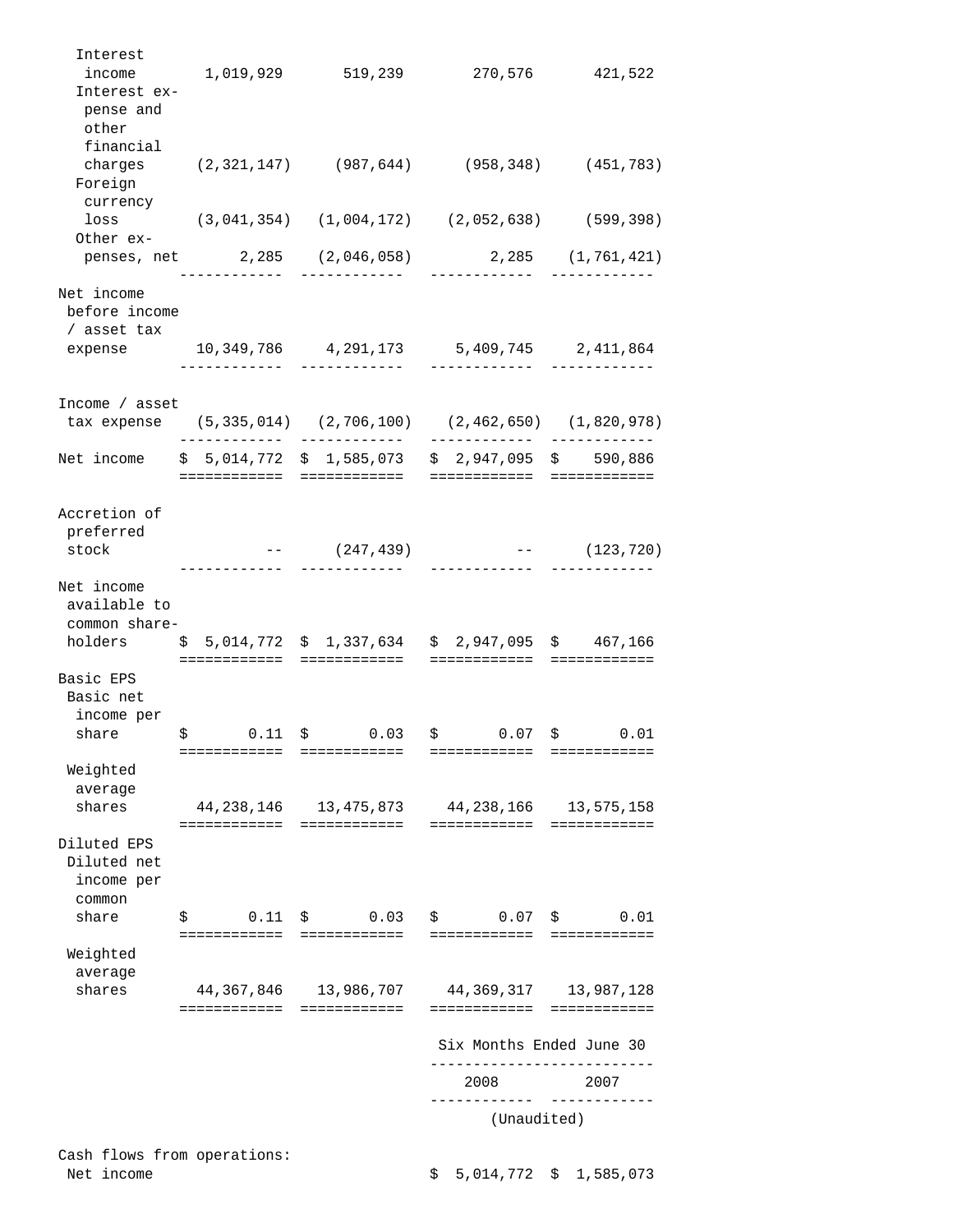| Adjustments to reconcile net income to                      |                                   |                                  |
|-------------------------------------------------------------|-----------------------------------|----------------------------------|
| net cash provided by operating                              |                                   |                                  |
| activities:                                                 |                                   |                                  |
| Depreciation and amortization                               |                                   | 1,520,702 1,101,050              |
| Interest expense                                            | and the state of the state of the | 316,750                          |
| Realized gains on investments                               |                                   | $(813, 757)$ $(306, 854)$        |
| Unrealized gains on investments                             |                                   | $(56, 649)$ (83,118)             |
| Stock-based compensation expense                            |                                   |                                  |
| - stock options                                             | 2,447                             | 13,548                           |
| Stock-based compensation expense                            |                                   |                                  |
| - restricted shares                                         | 46,329                            | $- -$                            |
| Change in fair value of warrants                            |                                   | $-- 2,087,960$                   |
| Deferred income taxes                                       |                                   | 193,619 705,619                  |
| Changes in assets and liabilities,                          |                                   |                                  |
| excluding the effect of CMG                                 |                                   |                                  |
|                                                             |                                   |                                  |
| acquisition:                                                |                                   |                                  |
| Accounts receivable                                         | 324,660                           | 97,797                           |
| Funds receivable from customers                             |                                   | $(3, 463, 772)$ 87,624           |
| Prepaid expenses                                            |                                   | $(546, 196)$ $(875, 371)$        |
| Other assets                                                | 295,528                           | (255, 788)                       |
| Accounts payable and accrued expenses 3, 241, 464           |                                   | 784,903                          |
| Funds payable to customers                                  | 1,175,341                         | 95,341                           |
| Provisions                                                  |                                   | $(390, 673)$ $(305, 552)$        |
| Other liabilities                                           |                                   | 23,779 481,273                   |
|                                                             | __________                        | ------------                     |
| Net cash provided by operating                              |                                   |                                  |
| activities                                                  |                                   | 6,567,594 5,530,255              |
|                                                             |                                   |                                  |
| Cash flows from investing activities:                       |                                   |                                  |
| Purchase of investments                                     |                                   | $(39, 085, 208)$ $(7, 378, 220)$ |
|                                                             |                                   |                                  |
| Proceeds from sale and maturity of                          |                                   |                                  |
| investments                                                 |                                   | 60,732,449 5,622,548             |
| Payment for purchase of CMG, net of                         |                                   |                                  |
| cash acquired                                               | (16, 824, 065)                    | and the contract of the season   |
| Purchase of intangible assets                               |                                   | $(59,098)$ $(20,179)$            |
| Purchases of property and equipment (2,675,365) (1,942,189) |                                   |                                  |
|                                                             |                                   |                                  |
| Net cash provided by (used in)                              |                                   |                                  |
| investing activities                                        |                                   | 2,088,713 (3,718,040)            |
|                                                             |                                   |                                  |
| Cash flows from financing activities:                       |                                   |                                  |
| Increase in short term debt                                 |                                   | 1,370                            |
| Decrease in short term debt                                 | (7,630,307)                       | $- - -$                          |
|                                                             |                                   | $- -$                            |
| Loans received                                              | 5,958                             |                                  |
| Stock options exercised                                     |                                   | 62,854 22,888                    |
|                                                             |                                   |                                  |
| Net cash provided by (used in)                              |                                   |                                  |
| financing activities                                        |                                   | $(7, 561, 495)$ 24, 258          |
|                                                             |                                   |                                  |
| Effect of exchange rate changes                             |                                   |                                  |
| on cash and cash equivalents                                |                                   | 902,037 115,430                  |
|                                                             |                                   |                                  |
| Net decrease in cash and                                    |                                   |                                  |
| cash equivalents                                            |                                   | 1,996,849 1,951,903              |
| Cash and cash equivalents,                                  |                                   |                                  |
| beginning of the period                                     |                                   | 15,677,407 7,143,027             |
|                                                             | . _ _ _ _ _ _ _ _ _ _ _           | ____________                     |
| Cash and cash equivalents,                                  |                                   |                                  |
|                                                             |                                   |                                  |
| end of the period                                           | \$17,674,256 \$9,094,930          |                                  |
|                                                             |                                   |                                  |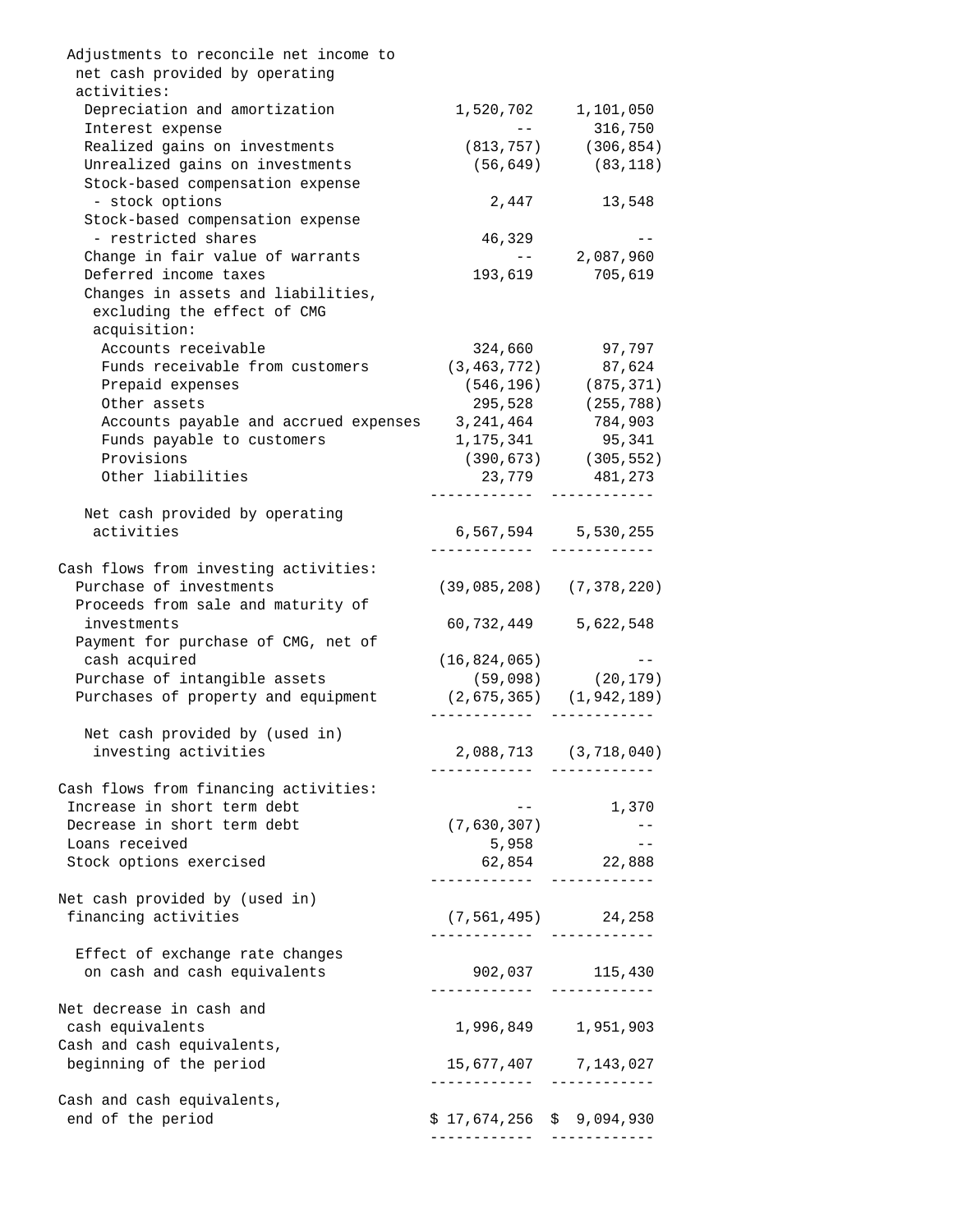|                                           | Six Months Ended June 30, |             |
|-------------------------------------------|---------------------------|-------------|
|                                           | 2008                      | 2007        |
|                                           | (Unaudited)               |             |
|                                           |                           |             |
| Supplemental cash flow information:       |                           |             |
| Cash paid for interest                    | $$187,774$ $$160,105$     |             |
| Cash paid for income taxes                | $$4,145,532$ $$1,864,120$ |             |
| Non-cash financing activities:            |                           |             |
| Accretion of preferred stock              | \$                        | \$247,439   |
|                                           |                           |             |
| Acquisition of Classified Media Group:    |                           |             |
| Cash and cash equivalents                 | \$<br>554,739             | \$          |
| Accounts receivable                       | 56,613                    |             |
| Other current assets                      | 904,791                   |             |
| Non current assets                        | 365,190<br>___________    | __________  |
| Total assets acquired                     | 1,881,333                 |             |
|                                           | ___________               | __________  |
| Accounts payable and accrued expenses     | 69,516                    |             |
| Taxes payable                             | 459,462                   |             |
| Social security payable                   | 243,141                   |             |
| Non current liabilities                   | 14,000                    |             |
| Provisions                                | 408,336                   |             |
|                                           | ___________               | __________  |
| Total liabilities assumed                 | 1,194,455                 |             |
|                                           | ------------              | ----------  |
| Net assets acquired                       | 686,878                   |             |
|                                           | ___________               | __________  |
| Goodwill                                  | 13,037,504                |             |
| Trademarks                                | 5,622,188                 |             |
| Deferred Income Tax on Trademarks         | (1, 967, 766)             |             |
|                                           | ___________               | ----------  |
| Total purchase price                      | 17,378,804<br>___________ | ----------- |
|                                           |                           |             |
| Cash and cash equivalents acquired        | (554,739)                 |             |
|                                           |                           |             |
| Payment for purchase of Classified Media, |                           |             |

|  | net of cash acquired | \$16,824,065 |  |  |
|--|----------------------|--------------|--|--|
|  |                      |              |  |  |

|                              |                               | Marketplaces                   |                              |  |  |
|------------------------------|-------------------------------|--------------------------------|------------------------------|--|--|
|                              | Brazil                        | Argentina                      | Mexico                       |  |  |
| Net revenues<br>Direct costs | \$13,649,406<br>(8, 397, 321) | 4,252,040<br>S.<br>(2,020,438) | \$3,108,820<br>(2, 158, 256) |  |  |
| Direct<br>contribution       | 5,252,085                     | 2,231,602                      | 950,564                      |  |  |

Three Months Ended June 30, 2008

-------------------------

Marketplaces

-------------------------

Other

 Countries Total Payments Consolidated ----------- ----------- ----------- ------------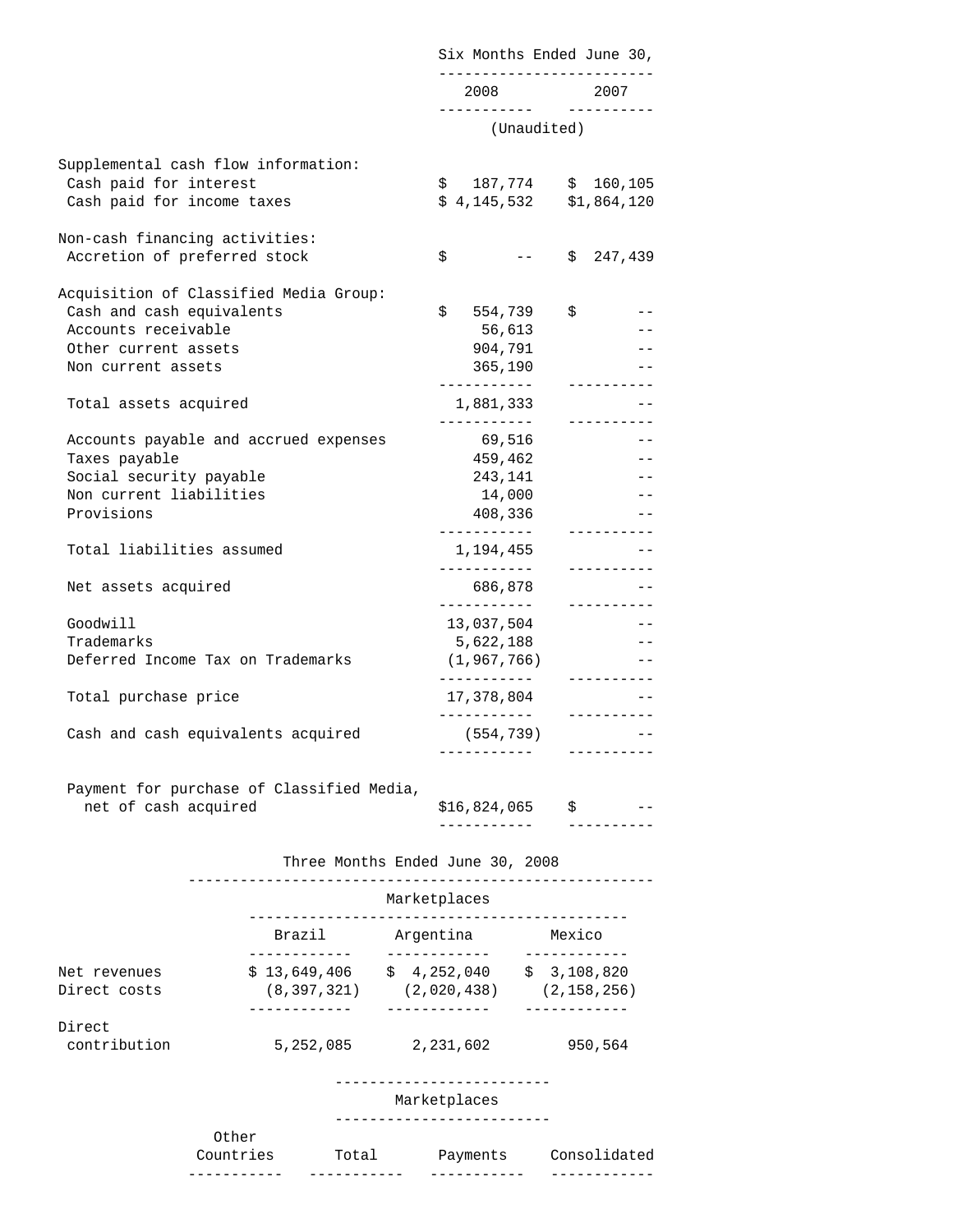|                                                                                        | Net revenues \$ 7,300,156 \$28,310,422 \$ 6,161,086 \$ 34,471,508<br>. <u>.</u> . | ------------ | . <u>.</u> | Direct costs (3,622,649) (16,198,664) (4,110,109) (20,308,773)<br>------------ |
|----------------------------------------------------------------------------------------|-----------------------------------------------------------------------------------|--------------|------------|--------------------------------------------------------------------------------|
| Direct                                                                                 | contribution 3,677,507 12,111,758 2,050,977 14,162,735                            |              |            |                                                                                |
| Operating<br>expenses and<br>indirect costs                                            |                                                                                   |              |            |                                                                                |
| of net revenues                                                                        |                                                                                   |              |            | (6, 014, 865)                                                                  |
| Income from operations                                                                 |                                                                                   |              |            | 8,147,870                                                                      |
| Other income (expenses):<br>Interest income<br>Interest expense and<br>other financial |                                                                                   |              |            | ___________<br>270,576                                                         |
| results                                                                                |                                                                                   |              |            | (958, 348)                                                                     |
| Foreign exchange<br>Other expenses, net                                                |                                                                                   |              |            | (2,052,638)<br>2,285                                                           |
| Net income before                                                                      |                                                                                   |              |            |                                                                                |
| income / asset tax                                                                     |                                                                                   |              |            | \$5,409,745                                                                    |
| expense                                                                                |                                                                                   |              |            | ===========                                                                    |

Three Months Ended June 30, 2007

|                              |                              | Marketplaces                 |                              |  |  |
|------------------------------|------------------------------|------------------------------|------------------------------|--|--|
|                              | Brazil                       | Argentina                    | Mexico                       |  |  |
| Net revenues<br>Direct costs | \$8,872,163<br>(5, 755, 064) | \$2,534,266<br>(1, 273, 008) | \$2,255,789<br>(1, 430, 436) |  |  |
| Direct<br>contribution       | 3,117,099                    | 1,261,258                    | 825, 353                     |  |  |

-------------------------

#### Marketplaces

#### -------------------------

|                              | Other<br>Countries           | Total                       | Payments                     | Consolidated                   |
|------------------------------|------------------------------|-----------------------------|------------------------------|--------------------------------|
| Net revenues<br>Direct costs | \$2,424,392<br>(1, 534, 890) | \$16,086,610<br>(9,993,398) | \$2.886.678<br>(2, 188, 887) | \$18,973,288<br>(12, 182, 285) |
| Direct<br>contribution       | 889,502                      | 6,093,212                   | 697,791                      | 6,791,003                      |
| Operating<br>expenses and    |                              |                             |                              |                                |

indirect costs

| of net revenues |  |
|-----------------|--|
| Income from     |  |
| operations      |  |

 Other income (expenses): Interest income 421,522

 $(1,988,059)$ 

 operations 4,802,944 ------------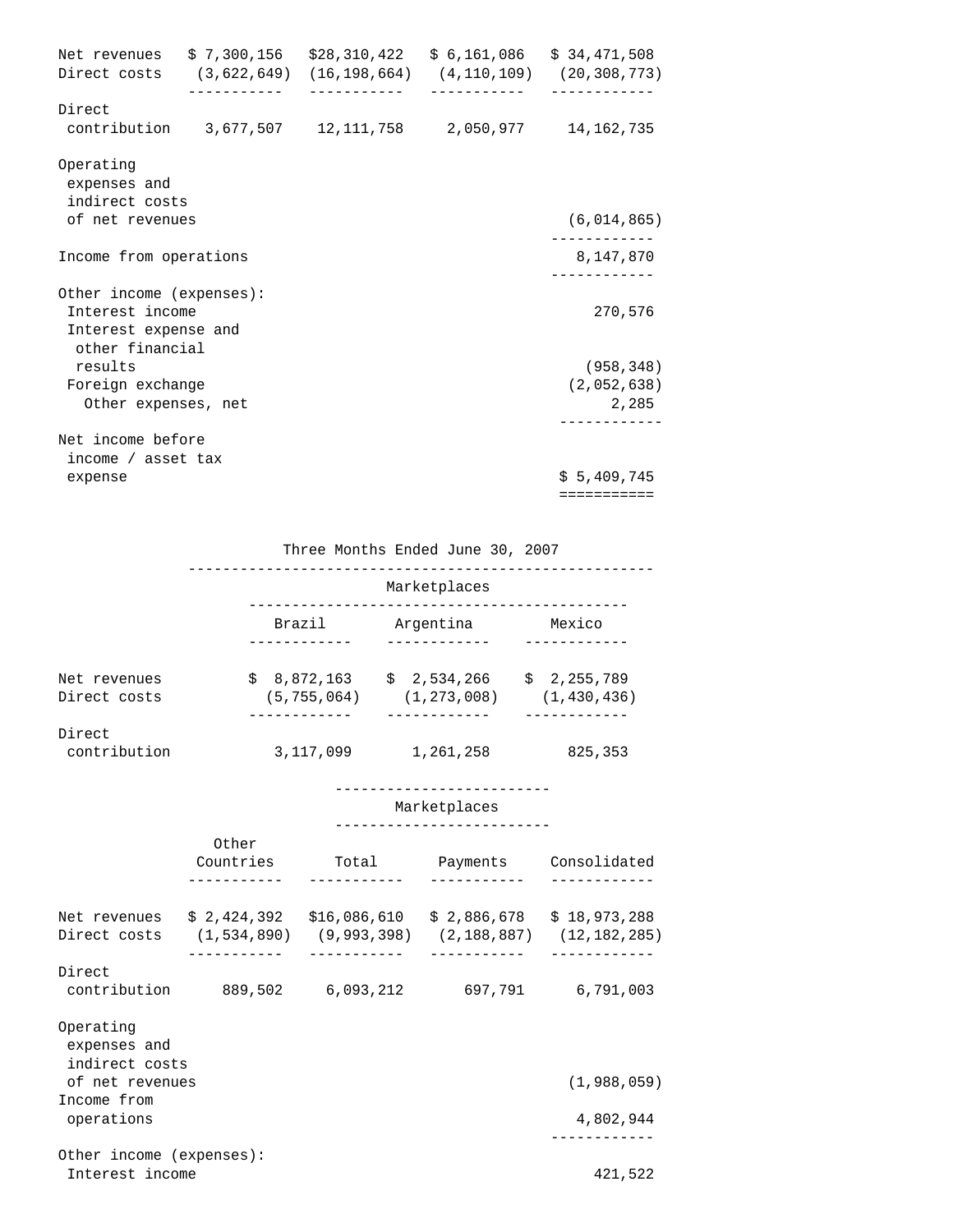| Interest expense and<br>other financial |               |
|-----------------------------------------|---------------|
| results                                 | (451, 783)    |
| Foreign exchange                        | (599, 398)    |
| Other expenses, net                     | (1, 761, 421) |
|                                         |               |
| Net income before                       |               |
| income / asset tax                      |               |
| expense                                 | \$2,411,864   |
|                                         |               |

|                              |                                | Six Months Ended June 30, 2008 |                              |  |
|------------------------------|--------------------------------|--------------------------------|------------------------------|--|
|                              | Marketplaces                   |                                |                              |  |
|                              | Brazil                         | Argentina                      | Mexico                       |  |
| Net revenues<br>Direct costs | \$25,524,974<br>(15, 923, 765) | \$7,778,392<br>(3,872,243)     | \$6,048,665<br>(4, 207, 424) |  |
| Direct<br>contribution       | 9,601,209                      | 3,906,149                      | 1,841,241                    |  |

-------------------------

#### Marketplaces

-------------------------

|                                                                                                                                     | Other<br>Countries<br>- - - - - - - - - - <sup>-</sup> - | Total Payments Consolidated<br>------------            | -----------                         |
|-------------------------------------------------------------------------------------------------------------------------------------|----------------------------------------------------------|--------------------------------------------------------|-------------------------------------|
| Net revenues \$12,439,049 \$51,791,080 \$11,521,158 \$ 63,312,238<br>Direct costs (6,754,998) (30,758,430) (7,793,776) (38,552,206) | . _ _ _ _ _ _ _ _ _                                      |                                                        | -----------                         |
| Direct                                                                                                                              |                                                          | contribution 5,684,051 21,032,650 3,727,382 24,760,032 |                                     |
| Operating<br>expenses and<br>indirect costs                                                                                         |                                                          |                                                        |                                     |
| of net revenues                                                                                                                     |                                                          |                                                        | (10, 069, 959)<br>. _ _ _ _ _ _ _   |
| Income from<br>operations                                                                                                           |                                                          |                                                        | 14,690,073<br>- - - - - - - - - - - |
| Other income (expenses):<br>Interest income<br>Interest expense and                                                                 |                                                          |                                                        | 1,019,929                           |
| other financial results<br>Foreign exchange<br>Other expenses, net                                                                  |                                                          |                                                        | (2,321,147)<br>(3,041,354)<br>2,285 |
| Net income before                                                                                                                   |                                                          |                                                        | - - - - - - - - - - -               |
| income / asset tax                                                                                                                  |                                                          |                                                        |                                     |
| expense                                                                                                                             |                                                          |                                                        | \$10.349.786                        |
|                                                                                                                                     |                                                          |                                                        | ============                        |

## Six Months Ended June 30, 2007

|        | Marketplaces |        |
|--------|--------------|--------|
| Brazil | Argentina    | Mexico |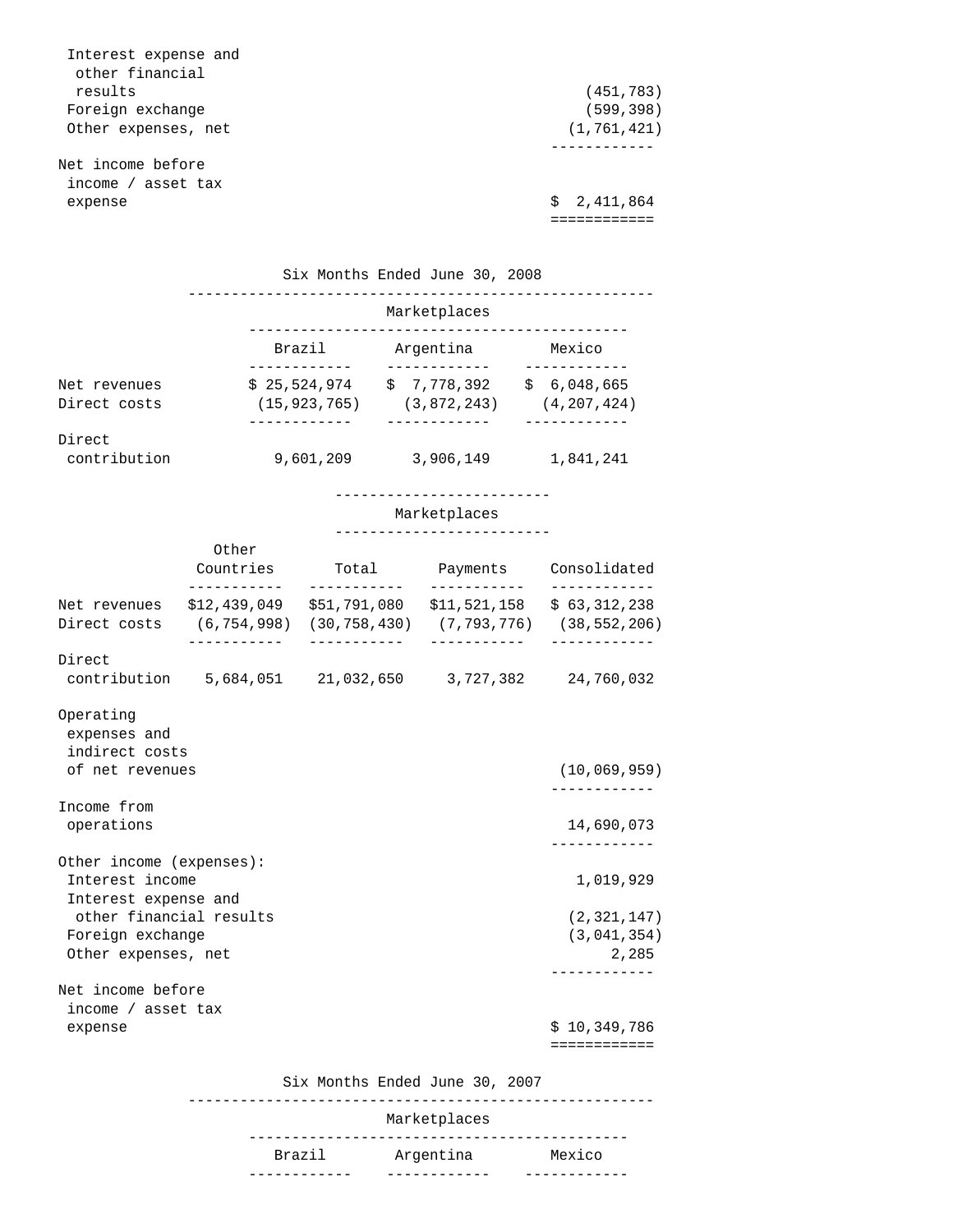| Net revenues | \$16,571,084 | \$4.742.270 | \$4,437,625 |
|--------------|--------------|-------------|-------------|
| Direct costs | (10.673.597) | (2.499.094) | (2.798.490) |
|              |              |             |             |
| Direct       |              |             |             |
| contribution | 5,897,487    | 2,243,176   | 1,639,135   |

#### -------------------------

#### Marketplaces

|                                                                                                                                     | Other<br>Countries    |                                                                     | Total Payments Consolidated<br>------------ | - - - - - - - - - -                      |
|-------------------------------------------------------------------------------------------------------------------------------------|-----------------------|---------------------------------------------------------------------|---------------------------------------------|------------------------------------------|
| Net revenues \$ 4,530,462 \$30,281,441 \$ 5,151,184 \$ 35,432,625<br>Direct costs (2,902,283) (18,873,464) (4,305,089) (23,178,553) |                       |                                                                     |                                             |                                          |
| Direct                                                                                                                              | . _ _ _ _ _ _ _ _ _ _ | -----------<br>contribution 846,095 12,254,072 1,628,179 11,407,977 | -----------                                 | ------------                             |
| Operating<br>expenses and<br>indirect costs<br>of net revenues                                                                      |                       |                                                                     |                                             | (4, 444, 264)                            |
| Income from<br>operations                                                                                                           |                       |                                                                     |                                             | 7,809,808<br>. _ _ _ _ _ _ _ _ _ _ _     |
| Other income (expenses):<br>Interest income<br>Interest expense and                                                                 |                       |                                                                     |                                             | 519,239                                  |
| other financial results<br>Foreign exchange<br>Other expenses, net                                                                  |                       |                                                                     |                                             | (987, 644)<br>(1,004,172)<br>(2,046,058) |
| Net income before                                                                                                                   |                       |                                                                     |                                             |                                          |
| income / asset tax                                                                                                                  |                       |                                                                     |                                             |                                          |
| expense                                                                                                                             |                       |                                                                     |                                             | \$4,291,173                              |
|                                                                                                                                     |                       |                                                                     |                                             | ============                             |

#### Non-GAAP Measures of Financial Performance

This press release includes certain non GAAP financial measures as defined under Securities and Exchange Commission (SEC) Rules to supplement the company's consolidated financial statements presented in accordance with generally accepted accounting principles, or GAAP.

These measures are not in accordance with, or an alternative for, measures prepared in accordance with GAAP and may be different from non-GAAP measures used by other companies. In addition, these non-GAAP measures are not based on any comprehensive set of accounting rules or principles. Non-GAAP measures have limitations in that they do not reflect all of the amounts associated with MercadoLibre's results of operations in conjunction with the corresponding GAAP measures.

Reconciliation to the nearest GAAP measure of all non-GAAP measures included in this press release can be found in the tables included in this press release.

These non-GAAP measures are provided to enhance investors overall understanding of the company's current financial performance. Specifically, the company believes the non-GAAP measures provide useful information to both management and investors by excluding certain compensation expenses that may not be indicative of its core operating results, thereby enhancing an investor's ability to make period over period comparisons of the company's results. The company believes the inclusion of non-GAAP measures provides consistency in the company's financial reporting and uses these measures in internal budgets and models and in determining executive compensation benchmarks. In this press release MercadoLibre includes each of net income, earnings per basic and diluted share, operating margin, blended and effective tax rate and net cash provided by operating activities and provided by (used in) investing activities after excluding (or adding back) the following charge required by GAAP: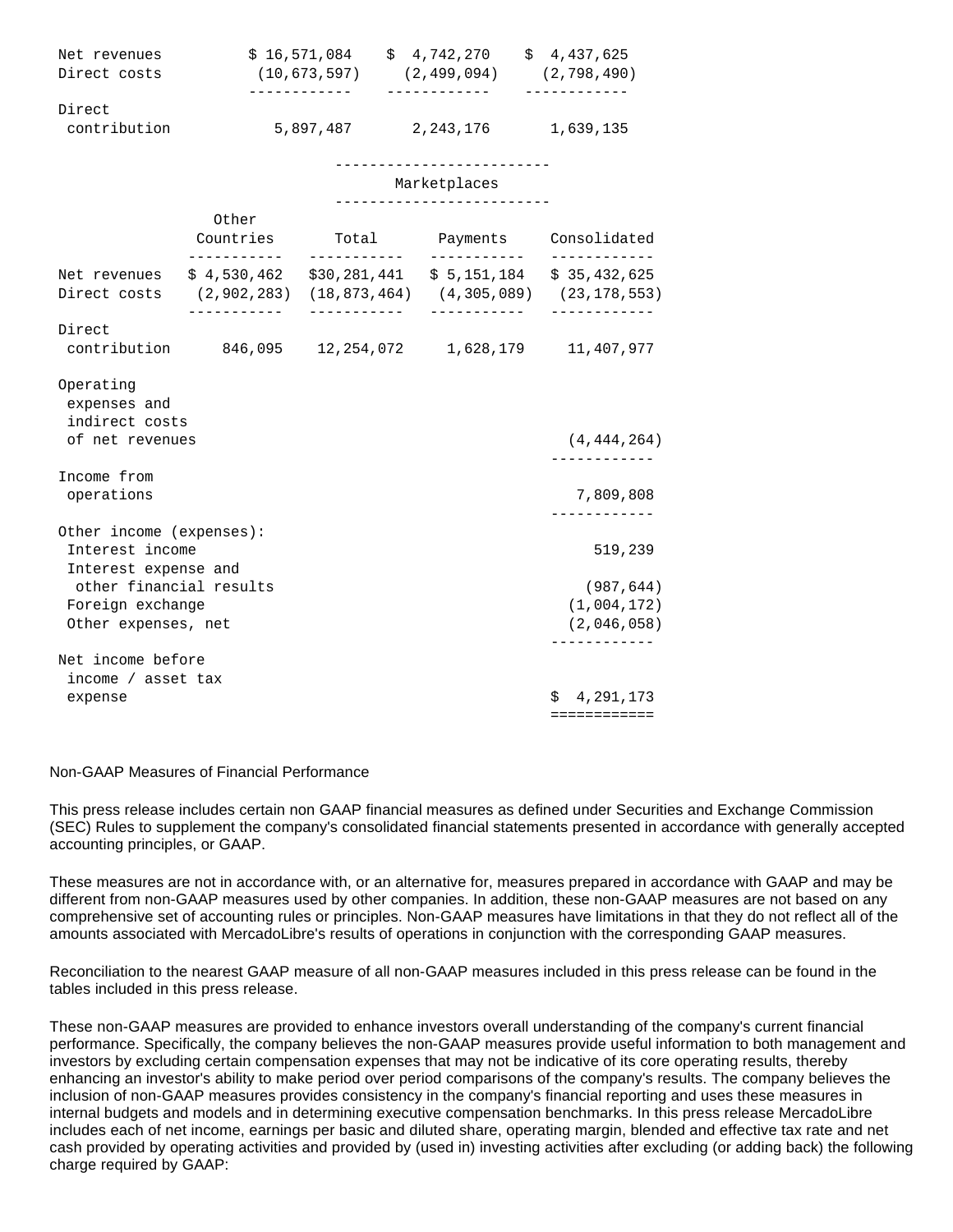Compensation Costs Related to Acquisitions: This amount relates to the purchase price of the shares of CMG and its subsidiaries. Under EITF 95-8 "Accounting for Contingent Consideration Paid to the Shareholders of an Acquired Enterprise in a Purchase Business Combination", we have recognized a contingent consideration paid to former shareholders as compensation for services. Total compensation paid in cash amounts to \$ 1,546,397 and \$1,919,870, for the three and six month period ended June 30, 2008 respectively. The following tables show a reconciliation of this exclusion back to the GAAP measures.

Reconciliation to Income from Operations and Operating Margin

| Three months ended June 30 |             |
|----------------------------|-------------|
| 2008                       | 2007        |
| \$8,147,870                | \$4,802,944 |
| 1,546,397                  |             |
| \$9,694,267                | \$4,802,944 |
| 28.1%                      | 25.3%       |
|                            |             |

Reconciliation of Net Income to Net Income before compensation cost

| Net income<br>Compensation costs related to acquisitions 1,546,397 | $$2,947,095$ $$590,886$<br>-----------   |                      |
|--------------------------------------------------------------------|------------------------------------------|----------------------|
| Net income before compensation cost                                | \$4,493,492                              | \$590,886            |
| Basic net income per common share:                                 | \$0.07<br>------------                   | \$0.01<br>__________ |
| Basic net income per common share before<br>compensation cost:     | \$0.10                                   |                      |
| Shares used in basic net income per<br>share calculation:          | 44, 238, 166 13, 575, 158                |                      |
| Diluted net income per common share                                | \$0.07                                   | \$0.01               |
| Diluted net income per common share<br>before compensation cost:   | \$0.10                                   |                      |
| Shares used in diluted net income per<br>share calculation:        | 44, 369, 317 13, 987, 128<br>----------- |                      |

 Reconciliation of Blended and Effective tax Rate including and excluding compensation cost

|                              | Three months ended<br>June 30 |                           |  |
|------------------------------|-------------------------------|---------------------------|--|
|                              | 2008                          | 2007                      |  |
|                              |                               |                           |  |
| Income and asset tax expense |                               | $$2,462,650$ $$1,820,978$ |  |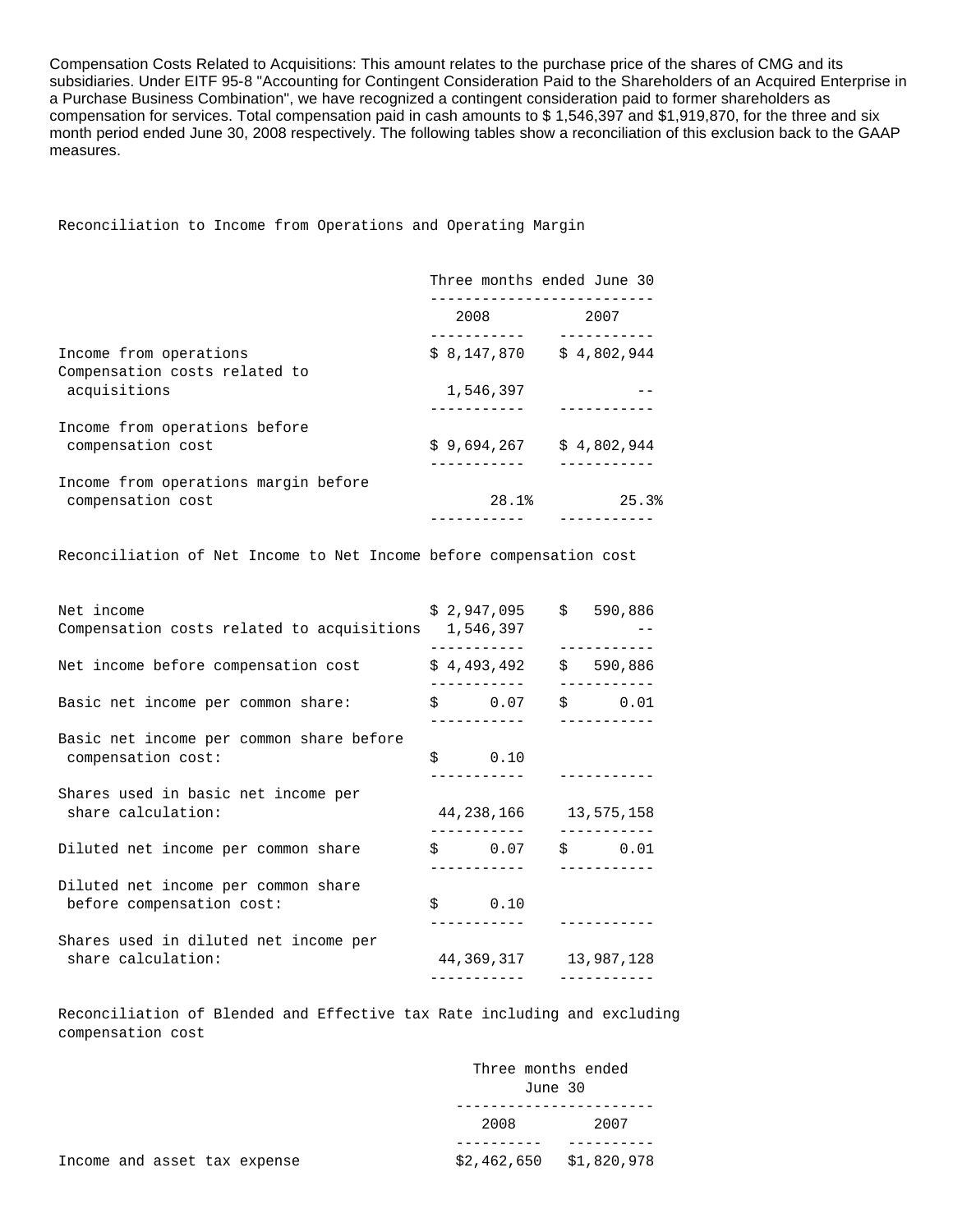| Income before income taxes                  | \$5,409,745 | \$2,411,864                             |
|---------------------------------------------|-------------|-----------------------------------------|
| Compensation costs related to acquisitions  | 1,546,397   |                                         |
| Income before income taxes and compensation |             |                                         |
| cost                                        | \$6,956,142 | \$2,411,864                             |
| Blended tax $rate(1)$                       |             | 45.5% 75.5%                             |
| Blended tax rate excluding compensation     |             |                                         |
| cost(1)                                     |             | $35.4%$ 75.5%                           |
| Efective tax rate(2)(3)                     |             | $34.8$ <sup>2</sup> $45.8$ <sup>2</sup> |
| Efective tax rate excluding compensation    |             |                                         |
| cost(2)(3)                                  | 27.1%       |                                         |
|                                             |             |                                         |

- 1 Blended tax rate defined as income and asset tax expense as a percentage of income before income and asset tax
- 2 Effective income tax rate defined as the provision for income taxes as a percentage of Income before Income tax
- 3 The efective tax rate does not include the effect of the Mexican Tax call Impuesto Empresarial a Tasa Unica (IETU)

 Reconciliation of Net cash provided by operating activities and provided by (used in) investing activities after excluding effect of compensation cost

|                                                                                                    | Six month ended<br>June 30            |                                |
|----------------------------------------------------------------------------------------------------|---------------------------------------|--------------------------------|
|                                                                                                    | 2008 — 100                            | 2007                           |
| Net cash provided by operating activities<br>Compensation costs related to acquisitions            | $$6,567,594 \$5,530,255$<br>1,919,870 |                                |
| Net cash provided by operating activities<br>before compensation cost                              | $$8,487,464 \t$5,530,255$             |                                |
| Net cash provided by (used in) investing<br>activities<br>Payment for purchase of CMG, net of cash |                                       | $$2,088,713 \t$$ $(3,718,040)$ |
| acquired                                                                                           | (1, 919, 870)                         |                                |
| Net cash provided by (used in) investing<br>activities                                             | \$                                    | $168,843 \t $(3,718,040)$      |

## MELI\_F

This news release was distributed by PrimeNewswire, [www.primenewswire.com](http://www.primenewswire.com/)

SOURCE: MercadoLibre, Inc.

MercadoLibre